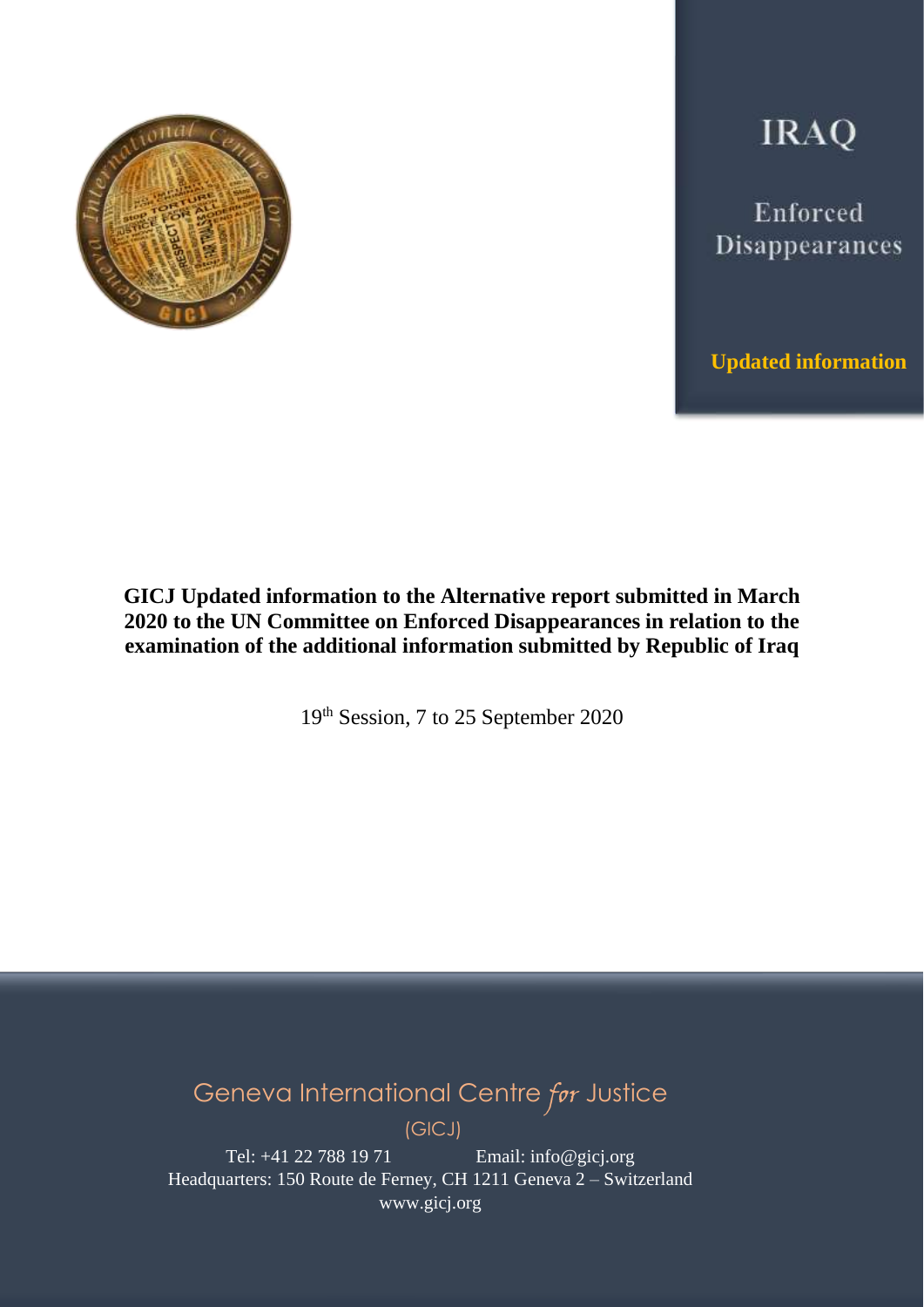# **GICJ Updated information to the Alternative report submitted in March 2020 to the UN Committee on Enforced Disappearances in relation to the examination of the additional information submitted by Republic of Iraq**

19th Session, 7 to 25 September 2020

## **Introduction**

This document is submitted as an update to the alternative report submitted by Geneva International Centre for Justice (GICJ) to the 18th session of the UN Committee on Enforced Disappearances in relation to the examination of the Republic of Iraq follow-up report.

In its alternative report submitted to the Committee (March 2020), GICJ highlighted the persistence of enforced disappearances as a widespread and ongoing challenge in Iraq. GICJ commented on the replies of the Government of Iraq to the Committee's September 2015 Concluding Remarks, expressing its deep concern about the government's nonacknowledgement of the existence of enforced disappearances after 2003 and its failure to hold perpetrators accountable. GICJ also provided the Committee with information on cases of enforced disappearances in 2015 and 2016, which are discussed in this update. GICJ attaches lists of victims of these enforced disappearances to this update.

In the alternative report, the demonstrations that began on 1 October 2019 were only briefly mentioned, but are discussed in detail in this update, as abductions and enforced disappearances of human rights defenders and activists remain a common occurrence. UNAMI and OHCHR released reports in August 2020, confirming cases of enforced disappearances and related violations.

For years, GICJ has extensively reported to the United Nations relevant bodies on the systematic and widespread crimes of enforced disappearances in Iraq. Despite all its efforts, enforced disappearances remain a systematic and widespread crime in Iraq.

In this update, we will once again confirm that no improvement has taken place in Iraq regarding the issue of enforced disappearances. There has been no progress in ascertaining the circumstances or whereabouts of disappeared persons in Iraq, neither truth nor justice for them or their families. The Iraqi government does not deliver on its promises of accountability and the international community has turned away from the realities on the ground, with the widespread and systematic disappearances of thousands of Iraqi people occurring with total impunity.

### **The Demonstrations**

On 1 October 2019, demonstrations erupted throughout Iraq, particularly in the cities of Baghdad, Nasiriyah, Najaf and Amarah and persisted despite the COVID-19 pandemic. Initially, demonstrators demanded an end to corruption and the fulfilment of basic needs. Subsequently, the demonstrations evolved into a call for transition to a truly democratic and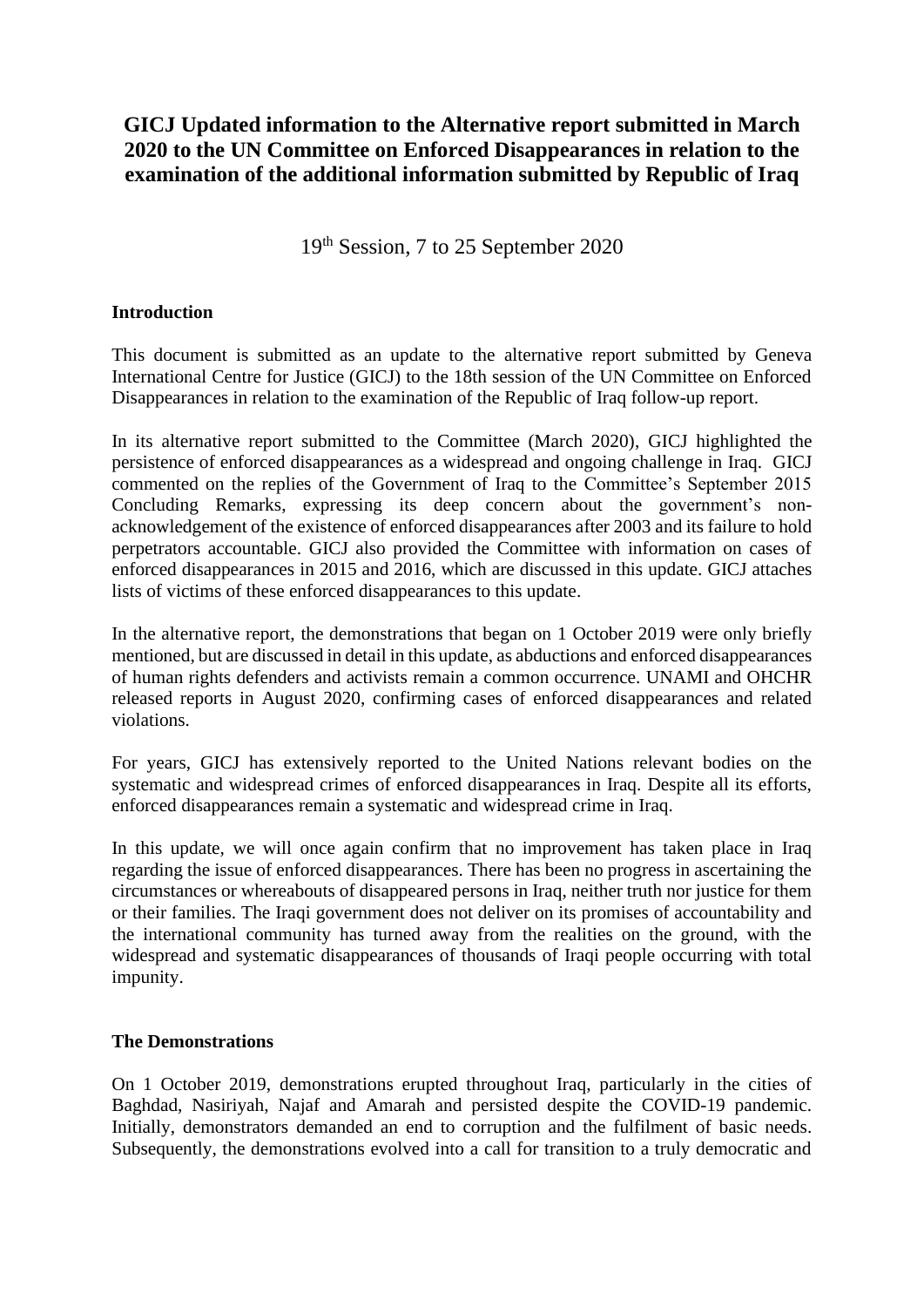sustainable political system, free from sectarian influences and discrimination based on ethnic quotas.

UNAMI has documented that, from the outset, security forces responded to the peaceful protests with excessive force, live ammunition, and the indiscriminate and disproportionate use of less-lethal weapons.<sup>1</sup> In the first week of demonstrations, specifically from 1 to 9 October 2019, UNAMI reported that violence caused at least 157 deaths and 5,494 injured.

The numbers of victims tend to vary. UNAMI and OHCHR has documented the deaths of 487 protesters and 7,715 incidents of injury from 1 October 2019 to 30 April 2020. GICJ documents that the total number since October 2019 has totalled more than 800 protesters killed, more than 700 abducted, and more than 25,000 injured, of whom about 4,000 are permanently disabled. The High Judicial Council informed UNAMI and OHCHR that the judicial system received 524 complaints for deaths related to the demonstrations and 3,424 complaints for injuries related to the demonstrations. On 31 July 2020, the Prime Minister of Iraq indicated that violence during demonstrations up to that date had killed at least 560 people, including individuals and security personnel. The differing numbers should not distract from the fact that in only a short period of time thousands of innocent demonstrators were and are continuously subjected to severe human rights violations.

In this regard, on 25 August 2020, GICJ sent urgent appeals to the UN High Commissioner for Human Rights, Michelle Bachelet, and to Ms. Jeanine Hennis-Plasschaert, regarding the surge in violations against activists, including abductions, enforced disappearances and assassinations of Iraqi activists. This appeal was a follow-up to the two letters sent on 18 August 2020, seeing as additional abductions and assassinations occurred that week. In the appeals, GICJ stressed the imperative nature of the intervention of the High Commissioner and all relevant UN human rights bodies. The main demand in these letters is the urgent need for international action to dissolve the militias in Iraq, because they are the main perpetrators of these grave human rights violations.

The grave human rights violations against the demonstrators including the assassination operations, enforced disappearances and systematic targeting of activists, journalists, and human rights defenders were the main subject of an urgent appeal that GICJ received on 21 August 2020 from 134 Iraqi activists, human rights defenders, and observers from across Iraq. They expressed their deep concern at the deteriorating security situation and called on the UN human rights bodies to intervene.

UNAMI and OHCHR documented 154 missing protesters and human rights activists who were presumed to have been abducted or detained between 1 October 2019 and 21 March 2020. We believe that when it comes to cases of missing persons in Iraq, this amounts to enforced disappearances.

UNAMI and OHCHR reported on the arrest of some 3,000 demonstrators by the security forces and expressed concerns about arbitrary deprivation of liberty, freedom of expression and peaceful assembly and procedural guarantees.

<sup>&</sup>lt;sup>1</sup> See UNAMI Special Report Demonstrations in Iraq 1-9 October 2019, access link:

[https://www.uniraq.org/index.php?option=com\\_k2&view=itemlist&layout=category&task=category&id=164&I](https://www.uniraq.org/index.php?option=com_k2&view=itemlist&layout=category&task=category&id=164&Itemid=650&lang=en&limitstart=6) [temid=650&lang=en&limitstart=6](https://www.uniraq.org/index.php?option=com_k2&view=itemlist&layout=category&task=category&id=164&Itemid=650&lang=en&limitstart=6)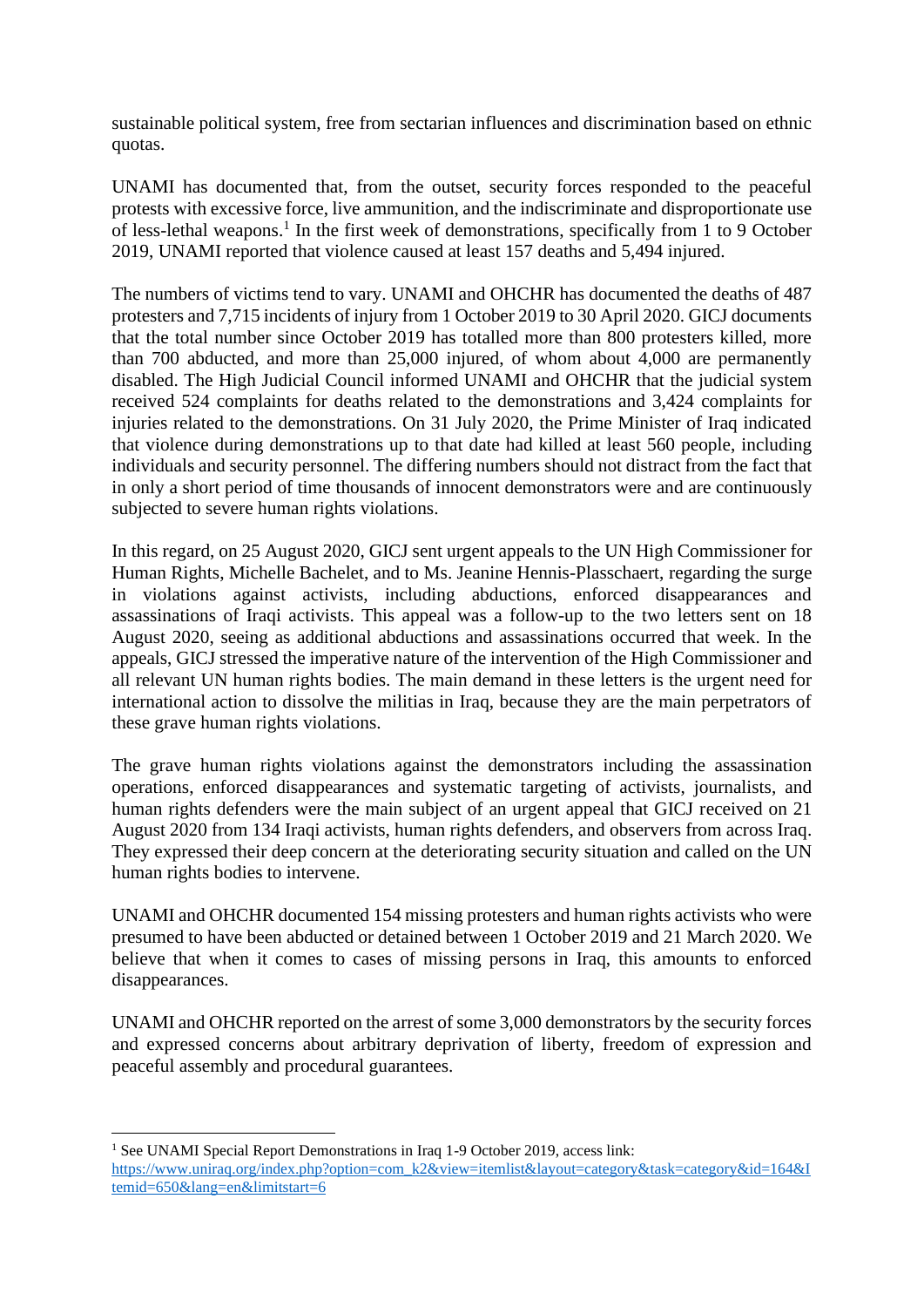Many detainees were only able to inform their families of their whereabouts after several days, contributing to, as UNAMI reports, large numbers of (missing) protesters in November 2019, which caused much distress to family members. **UNAMI acknowledges that the concealment of the whereabouts of these detainees amounts to an enforced disappearance.** UNAMI also reports that the detainees were not informed of the reason for their arrest and arrests were carried out without an arrest warrant. Interviews were carried out without a lawyer present and detainees were not brought before a judge in the time required by law. UNAMI and OHCHR have further reported that those arrested are subjected to torture and inhuman or degrading treatment.

Since the submission of our alternative report, GICJ has documented countless victims of abductions and assassinations. These acts occurred near security facilities and headquarters, confirming that the security forces failed to protect innocent civilians and instead allowed militias to carry out their systematic killings. The assassinations are consistent with the militias' attempts to silence opposition and prevent activists from gaining political influence. The whereabouts of many abducted demonstrators remain unclear, though it is certain that those who have disappeared may face the same fate as those assassinated.

Jeanine Hennis-Plasschaert, the Special Representative of the UN Secretary-General for Iraq and Head of UNAMI, stated on 27 August 2020 that, the "continued targeting and killing of activists and human rights defenders" amounts to a "deliberate silencing of peaceful voices." UNAMI and OHCHR have also stated that the attacks aimed at creating an environment of fear and intimidation to discourage others from participating in protests.

#### **Governmental Threats and Intimidation**

The Iraqi government and many politicians, including members of Parliament, are actively promoting the systematic targeting and increased acts of violence against activists and human rights defenders. In interviews and in numerous posts on social media, they have denied the identity of the victims as activists, instead calling them U.S. foreign agents and thus a threat to Iraq. These false assertions are an attempt to discredit the victims and justify the attacks. For years, these accusations have been directed against all those detained, disappeared or arrested, which clearly shows that this is a tactic constantly used to discredit all victims of human rights violations. Threats and intimidation against activists, especially those assassinated, were also carried out by leaders of the militias, primarily those affiliated with al-Hashd al-Shaabi.<sup>2</sup>

The climate of encouragement generated by politicians enables these violations to persist. UNAMI and OHCHR have stated that the Iraqi government has "failed to make concrete efforts to protect those at risk or to pursue accountability."<sup>3</sup> The UN found that the "absence of accountability for these acts continues to contribute to the pervasive environment of impunity

<sup>&</sup>lt;sup>2</sup> The militias and the government are closely intertwined, dating back to the law passed by the Iraqi Parliament on 26 November 2016 recognizing the umbrella organization, Al-Hashd Al-Shaabi, as a legal and independent military corps. These armed Shi'ite militias have thus been officially recognized and legitimized by the government. It is practically impossible to distinguish the militias from the armed forces as they have been made an integral part of the armed forces, yet act outside of the scope of the government.

<sup>&</sup>lt;sup>3</sup> See UNAMI Report Human Rights Violations and Abuses in the Context of Demonstrations in Iraq October [2019 to April 2020,](https://www.uniraq.org/index.php?option=com_k2&view=item&task=download&id=3869_281e122059cf2a1f16914af06c104bce&Itemid=650&lang=en) access link:

[https://www.uniraq.org/index.php?option=com\\_k2&view=itemlist&layout=category&task=category&id=164&I](https://www.uniraq.org/index.php?option=com_k2&view=itemlist&layout=category&task=category&id=164&Itemid=650&lang=en&limitstart=0) [temid=650&lang=en&limitstart=0](https://www.uniraq.org/index.php?option=com_k2&view=itemlist&layout=category&task=category&id=164&Itemid=650&lang=en&limitstart=0)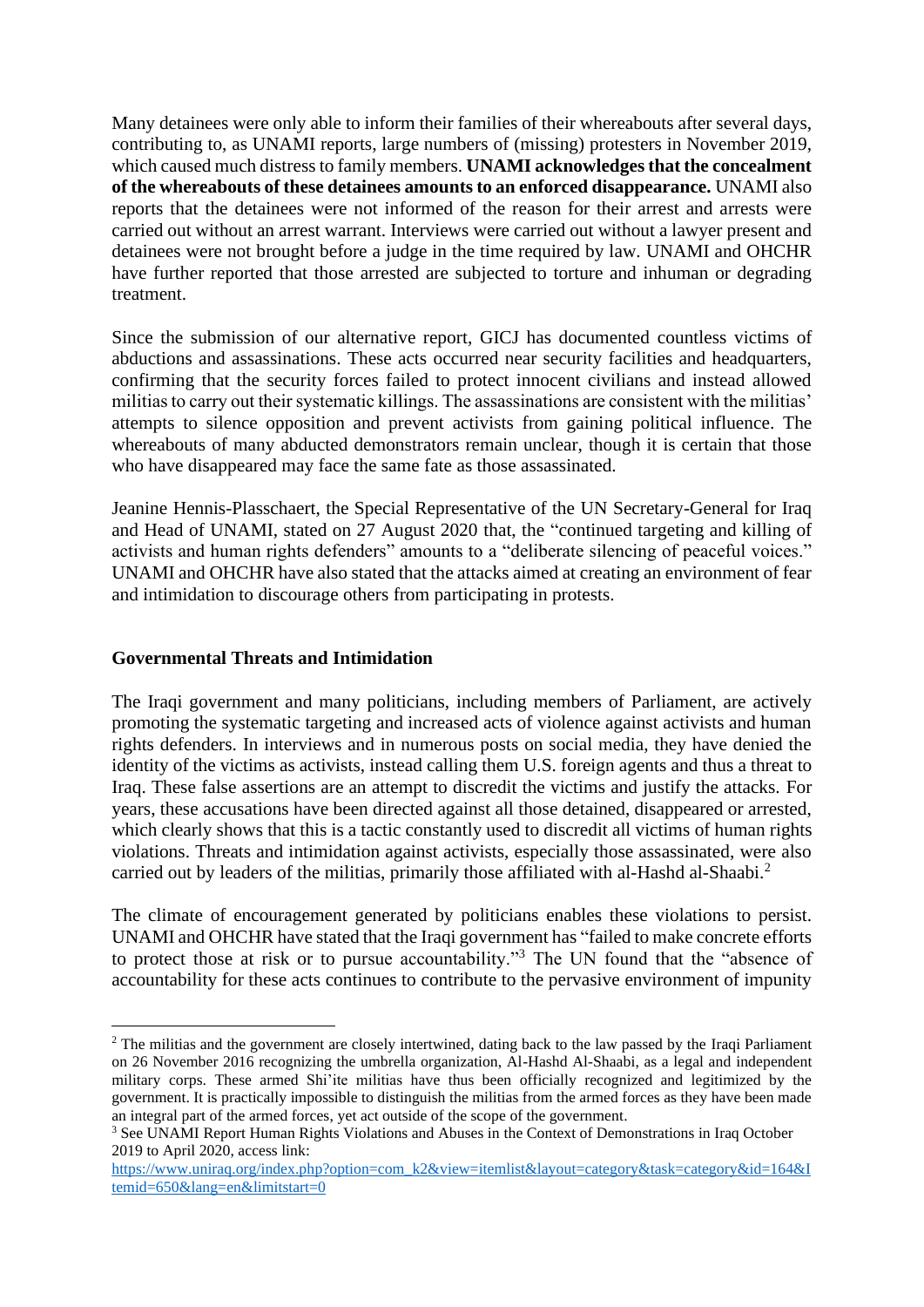in relation to demonstration-linked reports of violations and abuses." <sup>4</sup> The report details the government's overt reluctance to investigate abductions and locate the victims, despite the fact that families have filed official complaints.

On 27 August 2020, with reference to the complete impunity enjoyed by the perpetrators, the Head of UNAMI declared: "Without accountability, the crimes committed will remain mere statistics, numbers on a page." Impunity and utter lack of accountability perpetuate these grave human rights violations, which are further exacerbated by the absence of an independent judicial system.

The Iraqi judiciary is plagued by corruption and overwhelmed by the systematic interference of the government and the militias. The judiciary is incapable of providing victims with redress or holding perpetrators accountable. The right to a fair trial has not only been violated, but effectively eradicated.

For example, long before her assassination on 19 August 2020, the activist, Dr. Reham Yacoub, informed the police of countless threats as well as attacks on her car, only to be turned away and not taken seriously.

### **Enforced Disappearances in Anbar in 2015-2016**

On 30 August 2020, UNAMI released a report titled Enforced disappearances from Anbar governorate 2015-2016: Accountability for victims and the right to truth, the first report on enforced disappearances perpetrated by pro-government forces. GICJ emphasizes the political and security circumstances surrounding the work of UNAMI, which affects the figures documented in the reports. Nevertheless, the reports indicate the widespread and systematic nature of the enforced disappearances as well as the gravity of the human rights situation in Iraq.

UNAMI and OHCHR report that during military operations in Anbar governorate in 2015 and 2016, pro-Government forces subjected at least 1,000 mostly Sunni Arab men and boys to enforced disappearance and related violations, including extrajudicial execution, torture and cruel, inhuman or degrading treatment or punishment, arbitrary arrest and unlawful detention. Noting 1,774 persons arrested by pro-Government Forces in 2015 and 2016, who remain missing, UNAMI documents a "pattern of enforced disappearance."

UNAMI and OHCHR have also reported that enforced disappearances are accompanied by threat, intimidation and secrecy, thus causing discouragement in the reporting of cases. UNAMI and OHCHR reported that when a disappeared person and/or his family was perceived to be affiliated with ISIL, including as a consequence of simply living in areas previously controlled by the group, the family would face additional hurdles to reporting and having their complaint registered, including the requirement to furnish a "security clearance" that can only be issued by the Iraqi National Intelligence Service or National Security Service.

GICJ has reported extensively on cases of enforced disappearance in the al-Anbar, Diyala and Salah ad-Din Provinces and previously reported these cases to the Committee and the working

<sup>4</sup> See UNAMI Special Report Demonstrations in Iraq: 3rd update, access link:

[https://www.uniraq.org/index.php?option=com\\_k2&view=itemlist&layout=category&task=category&id=164&I](https://www.uniraq.org/index.php?option=com_k2&view=itemlist&layout=category&task=category&id=164&Itemid=650&lang=en&limitstart=0) [temid=650&lang=en&limitstart=0](https://www.uniraq.org/index.php?option=com_k2&view=itemlist&layout=category&task=category&id=164&Itemid=650&lang=en&limitstart=0)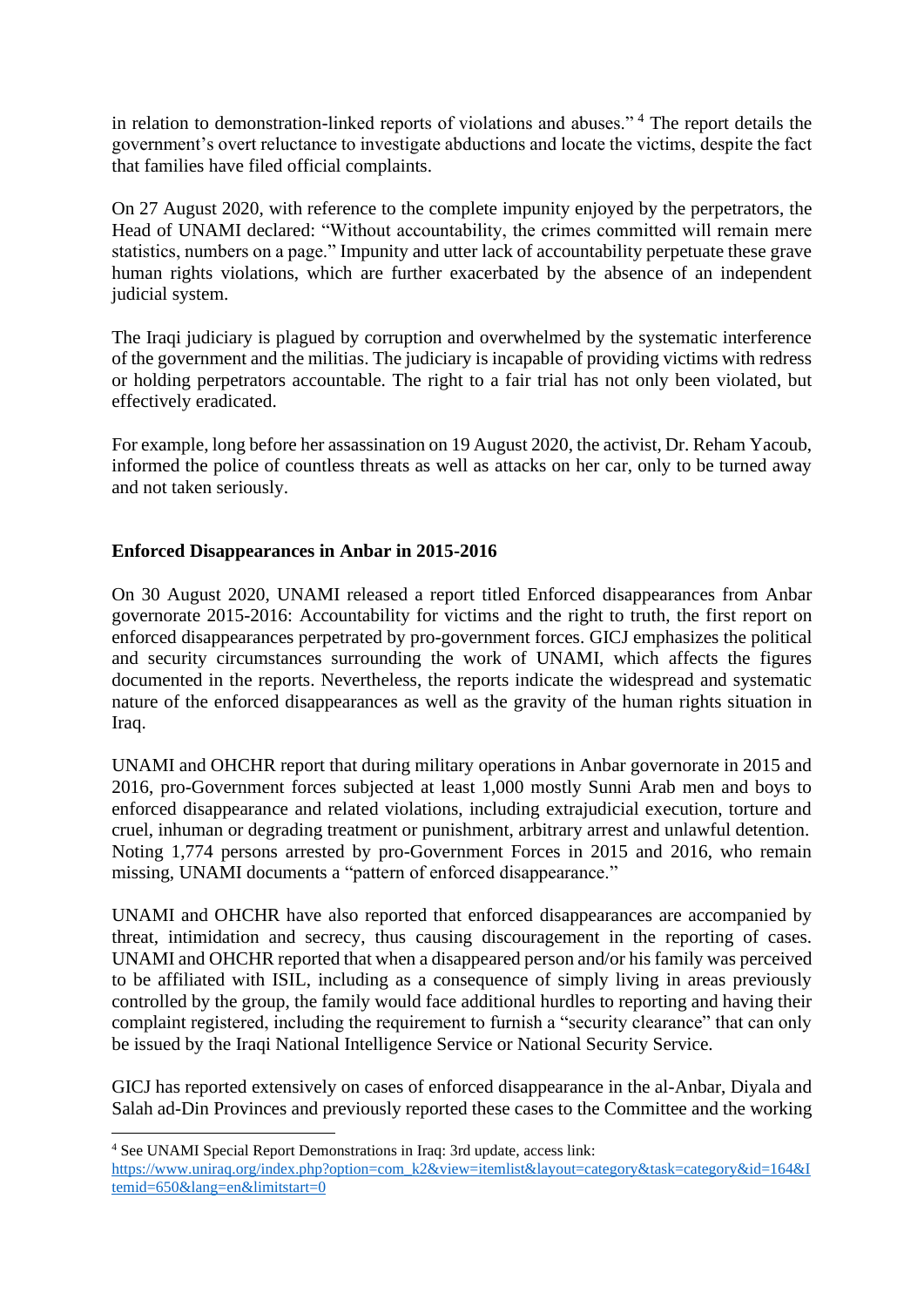group. Long before the UNAMI reports were published, GICJ had documented lists of victims of enforced disappearances and submitted them to the High Commissioner and the working group. The lists reveal discrepancies in the numbers of victims found in the UNAMI reports versus those found in our reports. If one considers only the province of al-Anbar, on which the UNAMI report focuses, the number of victims between 2015-2016 is in reality much higher than documented in the UNAMI reports.

From 2-6 June 2016 in the surrounding area of Fallujah, specifically Saqlawiya, our list indicates the names of 643 disappeared persons. GICJ included this list in its letter to the High Commissioner on 12 October 2016. From the list and from the graphic below, it is evident that the militias abducted men and boys belonging to the same families and tribes – thus clearly proving the sectarian agenda behind their actions.

**The graphic below depicts just a mere few of the families of the 643 disappeared persons and exemplifies how the militias target and eradicate entire generations of these families.**

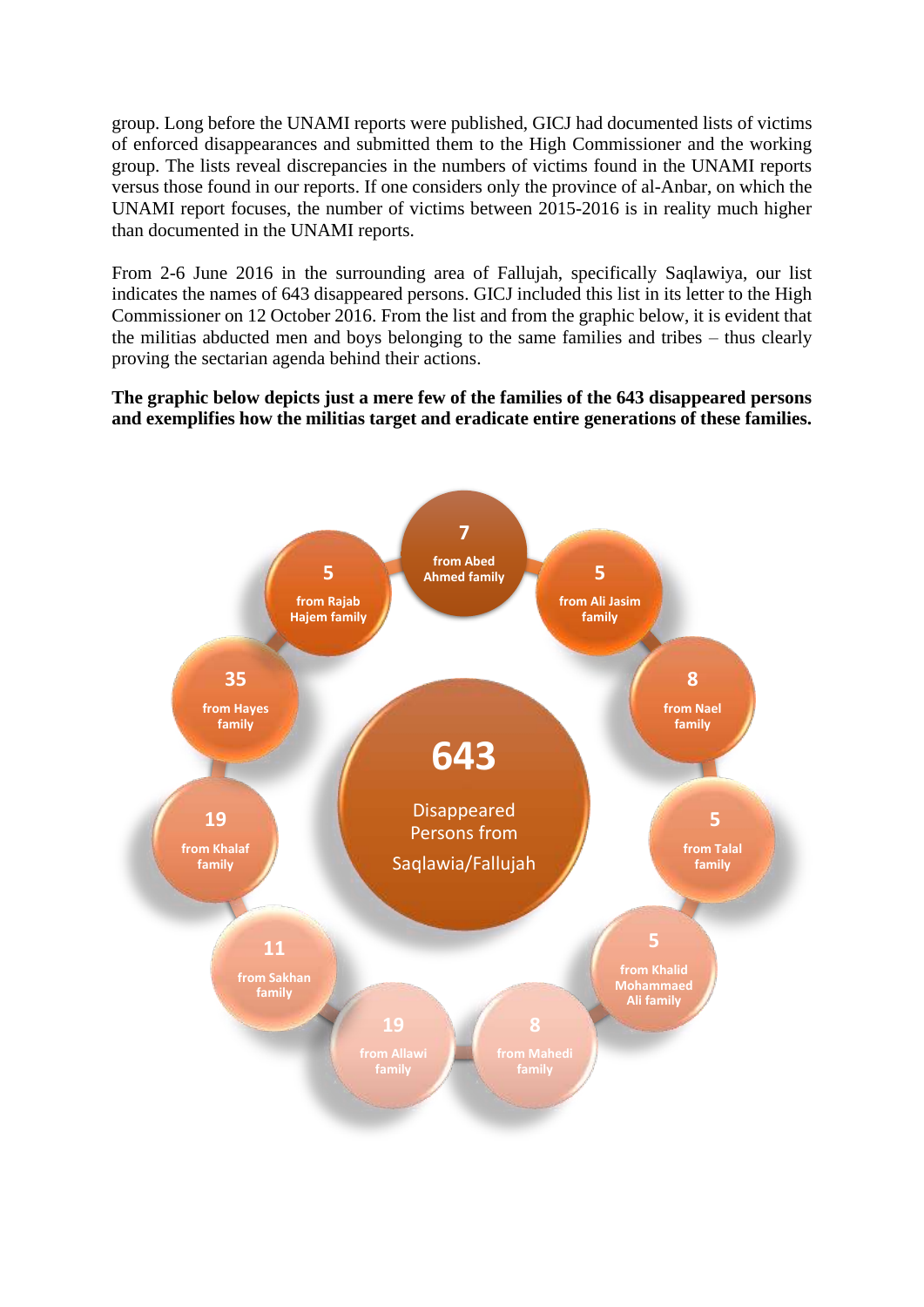GICJ also received information regarding the abduction of about 300 persons from al-Azrakiya, a village between Fallujah and Saqlawiya, on 2 June 2016. 150 people were killed on the spot and among them, an entire family of 35 people was reported to have been executed. The others disappeared.

GICJ has documented 784 disappeared persons at the Bzebz bridge in May 2015. To flee the violence and control of ISIS in the year 2015, thousands of people attempted to get to the Bzebiz Bridge, from where they planned to cross the Euphrates to get to Baghdad. The militias controlled the check points around the area and abducted these persons, refusing to let them pass on the grounds that ISIS members were among them. No investigations were launched into the whereabouts of the disappeared persons. Members of Parliament confirmed the enforced disappearance of 2,200 persons.

GICJ has also reported 865 confirmed disappeared persons abducted at only one checkpoint, namely Al-Razzaza.

All the atrocities committed by the militias and some army units are part of a systematic policy of revenge that intentionally targeted the population of these cities.

From all the cases other than the demonstrations documented by GICJ, we confirm again that the militias abducted these persons purely because they were Sunni Arabs. These targeted killings and disappearances against one ethnic group amount to genocide.

The Iraqi government has repeatedly announced at the Human Rights Council and at the Committees that it cooperates fully with the UN. The Iraqi government has even extended open invitations to the special mandate holders, including the working group on enforced disappearances. However, GICJ has found that these invitations are merely part of a public relations campaign that Iraq concocted before its election for the membership of the HRC in 2017. It has deliberately blocked these visits from happening. In fact, GICJ has learned from certain Iraqi bodies, that there is a decision by the government not to allow the visit of the working group, although this visit is published in the working group's report as an invitation from Iraq.

#### **Legal Procedures**

The government continuously fails to fulfil its obligations under the Convention. Although Iraq has ratified the Convention, entered into force on 23 December 2010, it has not yet provided an effective legislation to implement it and there is no clear interpretation to the definition of "disappearance" in Iraqi law. Enforced disappearance was only criminalized as a crime against humanity between 1968-2003 and since then, has no longer been criminalized as a specific crime, as required by the Convention.

The Iraqi government has promised that there is a draft bill in place for enforced disappearances. However, to this date, the government has not submitted that bill to the Parliament. In paragraph 23 of the additional information submitted by Iraq, the Ministry of Justice has explained that they have prepared a bill that is under consideration by the State Council advisor. GICJ has obtained information that the Iraqi authorities indicate to the Council in certain ways, not to act on the bill. For this reason, still no action has been taken. This is further evidence that the government continuously fails to implement its obligations and promises. This also further proves the governments complete lack of interest in providing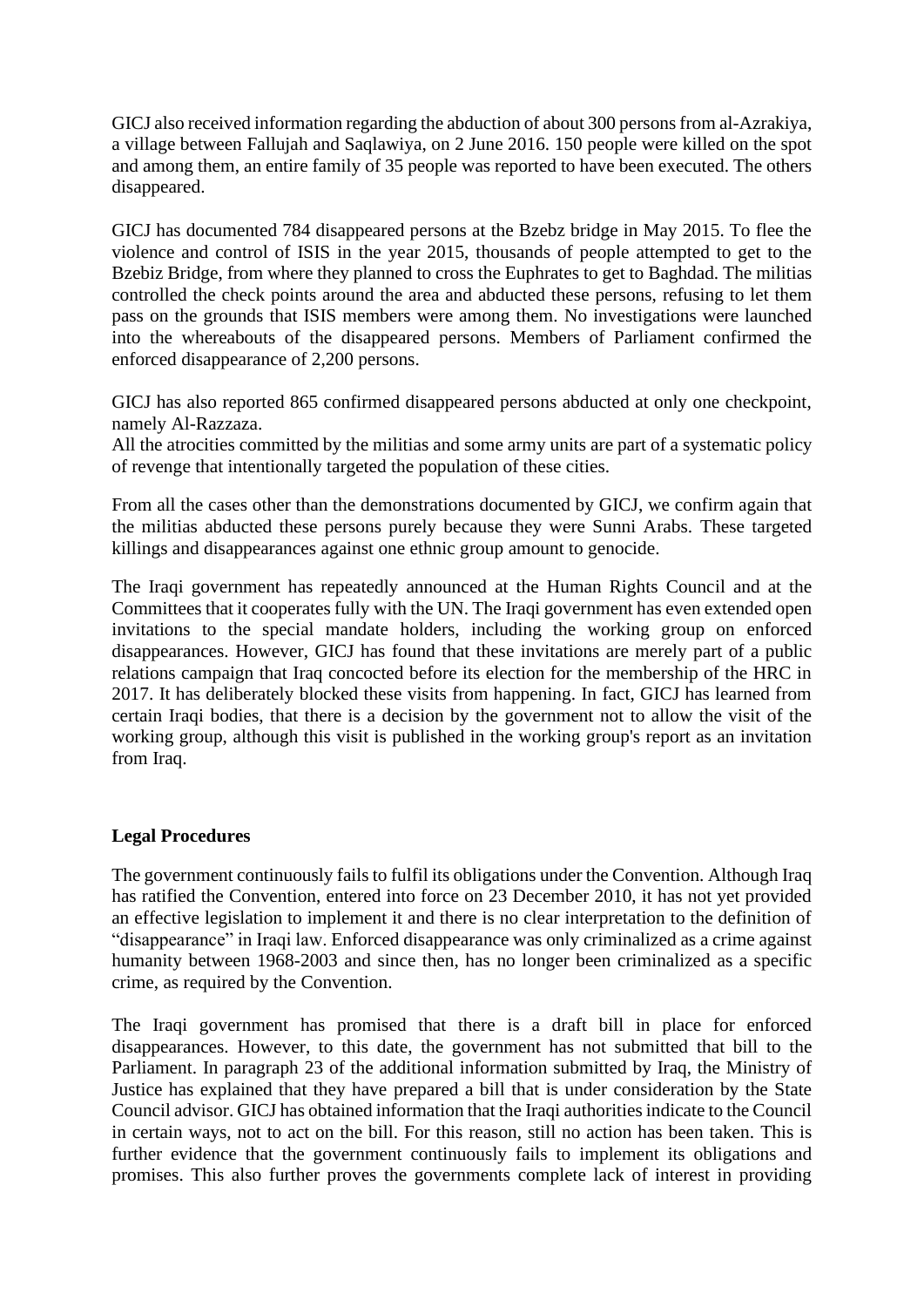solutions for the cases of disappeared persons. The Parliament Committee on Human Rights has submitted a draft law, but it is still pending.

Existent Iraqi law does not provide for specific procedures for the search for disappeared persons and the investigation of alleged enforced disappearances. There are no provisions outlining how and to whom to report a disappeared person. Instead, there are differing procedures ranging from police, courts, the Ministry of Health, the Martyrs' Foundation, and the Iraqi High Commissioner for Human Rights (IHCHR), each of which has different responsibilities. In short, there exists no clear competent authority to deal with cases of enforced disappearances.

As a result, families face extreme difficulties when seeking to determine the fate and whereabouts of their relatives. The civil documentation required to register a case, with each institution having its own administrative procedures, often discourages the registration of cases with the authorities. Intimidation and fear impede the process, which is further aggravated by discrimination on ethnic grounds deriving from the sectarian system of governance that prejudices Sunni Arabs.

Many institutions and organizations created after 2003 were based on this sectarian system of discrimination, which was intended to serve only certain ethnic groups. For example, the Martyrs' Foundation describes itself as the only official institution in Iraq designated for complaints related to issues that arose before 2003 and for the martyrs of today's militias. Thus, the foundation practically only serves claims made by those belonging to the Shia sect and sometimes the Kurds. No support exists for others or for those killed before 2003 and during the war.

Every day, GICJ receives more figures of disappeared persons and information on cases of enforced disappearances. This will continue to be the case as long as the Iraqi government does not comply with its obligations under the Convention and the perpetrators are not held accountable.

### **Recommendations**

We repeat our recommendations from the alternative report:

- The Iraqi government must take urgent action to stop all arbitrary and unlawful arrests and abductions.
- The Iraqi authorities must urgently register all detainees and give access to their families, including to those in secret prisons.
- The Iraqi government must ensure that there is clarity regarding the authority carried by all division of its security forces; multiple forces should not hold the authority to detain individuals.
- All militias and other armed group should be criminalized and abolished.
- A comprehensive strategy should be formulated aiming to search for all those
- disappeared persons in Iraq, after 2003.
- The UN should take an effective role in ensuring that the issue of enforced disappearances be handled in a way to find answers for all families of those missing persons in Iraq, regardless of date, reasons, and ethnic or religious background.